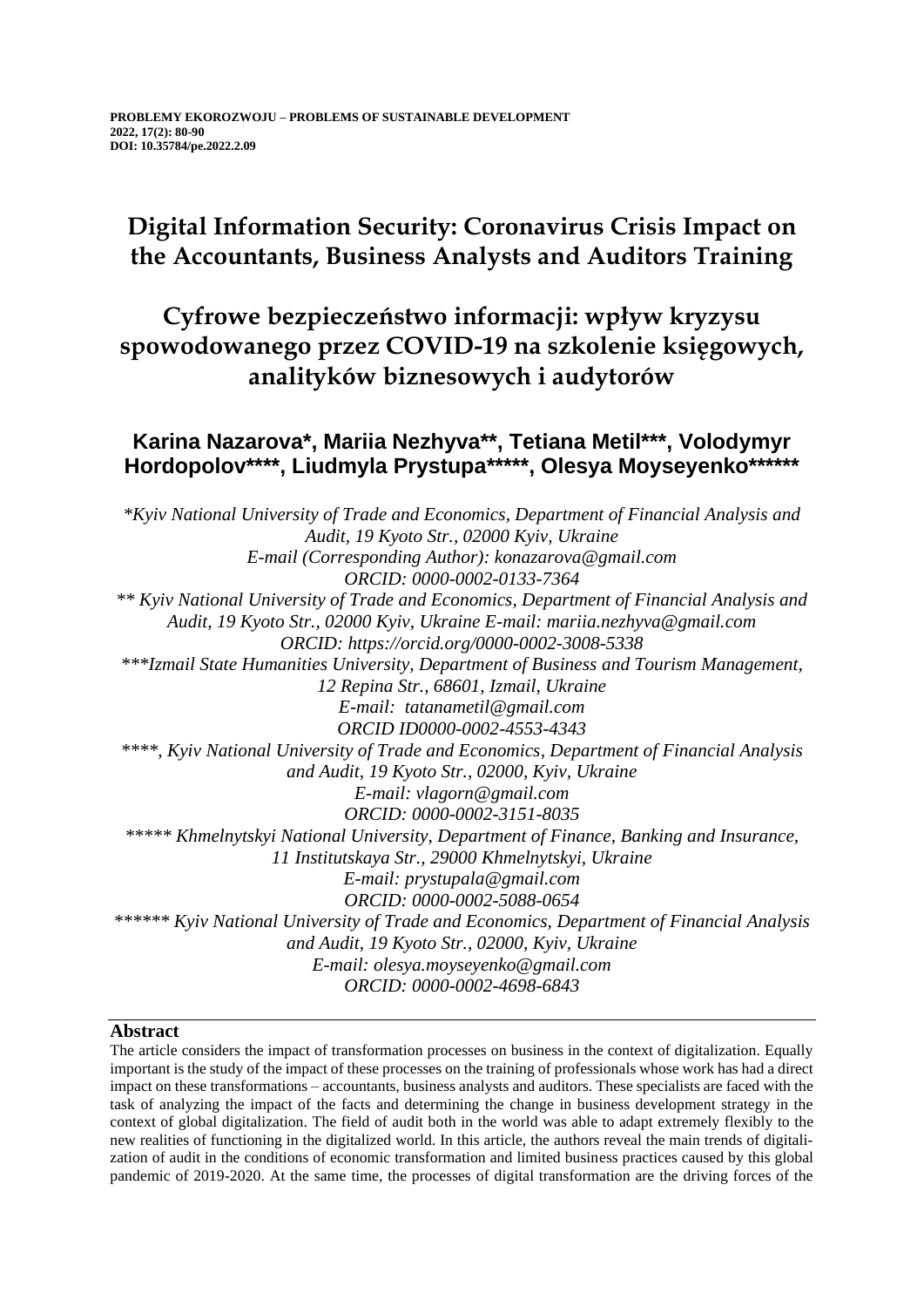economy. Computer technology is becoming increasingly involved in reforming the audit institution and changing the trajectory of the auditor's role in such a society.

**Key words:** information security, COVID-19 impact; business in the context of digitalization; audit institution; cybersecurity

**Słowa kluczowe:** bezpieczeństwo informacji, wpływ COVID-19; biznes w kontekście cyfryzacji; instytucja audytu; bezpieczeństwo cybernetyczne

#### **Introduction**

The global financial crisis, which resulted from the extremely dynamic spread of COVID-19 at the beginning of the year, effectively reformatted all areas of socio-economic relations into two key vectors (depending on how much a particular industry has been affected by the pandemic). There was a clear distinction between the spheres of human activity that were significantly affected by these processes and those that found innovative approaches to their continuous activities, but in fact almost did not succumb to this impact (Oliynyk et al., 2017). At the same time, there is an incredible impact of COVID-19 not only on the health but and the budgetary security of the national economy (Strilets et al., 2020).

The transition of many companies to online mode and digital transformation processes are the driving forces driving change in the corporate world, based on the introduction of new technologies for analyzing large databases, Internet products, cloud technologies or 3D printing. Analog information is being converted to digital data. The constant convergence of the physical and digital worlds encourages companies to integrate, for example, the Internet of goods and services into production processes, create value through analysis and management of big data, which can be used as a competitive advantage. Most of the changes caused by digitalization are destructive and radically change existing industries, companies that occupy a dominant position in the market, face new competitors, existing business models become obsolete and replaced by new ones.

Issues of accounting, analysis and audit and their automation have been studied by many domestic and foreign scientists. In particular, theoretical and practical problems of centralized and decentralized accounting were studied by F. Butynets (Butynets et al., 2002) the advantages and disadvantages of centralized and decentralized accounting in budgetary institutions are covered by M. Kharchenko (2017). K. Naribaeva (1983) in his works expresses the opinion that centralized and decentralized accounting can not exist separately, and T. Popitich (2010) assumes the existence of a combined type of accounting. Such a scientific position certainly deserves attention, but it is not indisputable. Thus, a slightly different position is set out in the work of M. Lazareva (2018) where she concluded that *transaction costs of centralization and integration form system effects, the value of which reflects not only the level of efficiency of the firm, but also the level of its dynamic stability.* She also proposed a formula for calculating the synergistic effect that occurs when centralizing functions. In addition, the issues of centralization and decentralization in their works consider: V. Gorbachuk and A. Lyashko (2019), V. Boyko (2019), A. Fedorenko (2019), S. Kozlovskyi (Kozlovskyi et al., 2019), E. Khodakivskyi (Khodakivskyi et al., 2019), L. Horoshkova (Horoshkova et al., 2018), L. Ivanchenkova (Ivanchenkova et al., 2019), O. M. Yaroshenko (Yaroshenko et al., 2018), O. Kurbatov (Kurbatov et al., 2019), A. Guliyeva (Guliyeva et al., 2018), V. Aleksashin and H. Mykhalchuk (2019).

At the same time, the available scientific works do not fully reveal the specifics of centralized and decentralized accounting, analysis and audit in the context of the impact of general globalization processes, the latest trends in the impact of digitalization on the organization of accounting of enterprises. And although the praxeological significance of the use of new opportunities of digital technologies for accounting, analysis and audit is quite high, the dynamics of innovation contributes to the fact that there is a significant lag in the development of competencies of accountant, analyst, auditor.

The purpose of the article is to substantiate the feasibility of centralizing procedures to improve information security in the digital world and the effectiveness of accounting, analysis and audit in the context of the impact of the crown crisis and digitalization on the training of accountants, business analysts and auditors. In accordance with the defined goal, the main objectives of the study are to identify the main disadvantages and advantages of a centralized and decentralized model of accounting, analysis and audit; research of possible directions of use of digital technologies for accounting procedures of the enterprises; development of recommendations for changing the decentralized accounting model by the company to a centralized one, formulating a general conclusion on this study.

#### **Research of global trends in information security**

In 2018, the annual global survey of the CEO of PwC (2020) revealed a record level of optimism about global economic growth. In 2020, there is a record level of pessimism. For the first time, more than half of the surveyed executives believe that world GDP growth will decline. This caution has led to low confidence in the worldview of their own organization. Only 27% of CEOs are very confident in their revenue growth prospects until 2020, which have not been low since 2009. For the first time, more than half (53%) of business leaders believe that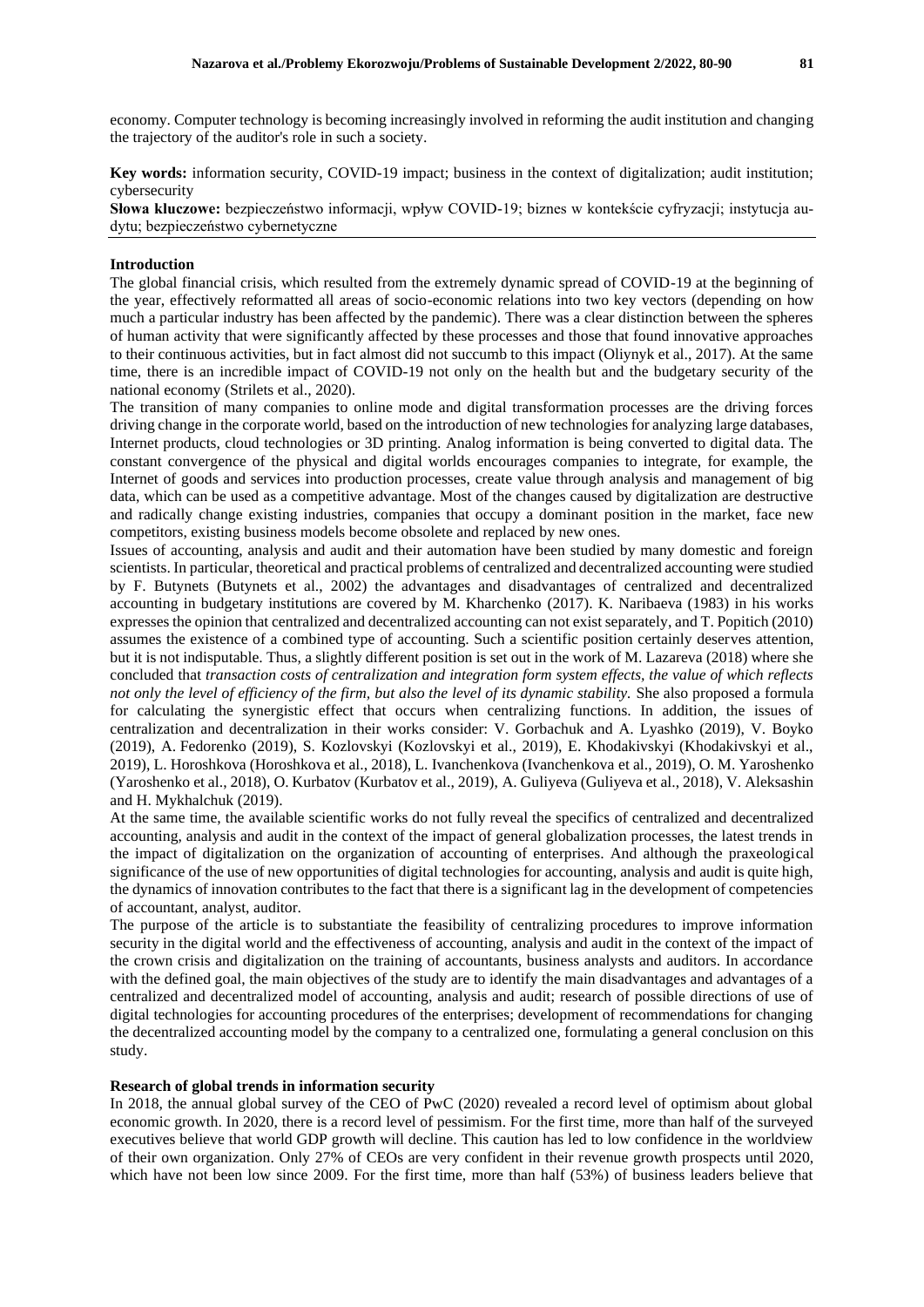global economic growth will decrease (Fig. 1). The share of managers who are confident in their growth prospects for 12 months has fallen to 27%, the lowest level since 2009 (Fig. 2). Declining confidence in the CEO contributes to uncertainty over regulation, trade and economic growth. CEOs are divided over whether government legislation will spread online. Only 18% of organizations worldwide report significant progress in developing a training program. Today, leaders globally recognize the greater potential of climate change initiatives than they did ten years ago.

The study of global information security trends (Nazarova et al., 2020) reflects the strengthening of the digital environment against cyber threats. Cybersecurity incidents have become more frequent and regularly appear in the headlines, causing growing concern among consumers and business leaders. Despite the close attention to such cases that has been drawn in recent years, most organizations around the world still find it difficult to grasp and manage emerging cyber risks in an increasingly complex digital environment.



Figure 1. The pace of global economic growth in 2020, developed by the authors based on PwС (2020)



**Figure 2. The share of managers, who are confident in the company's prospects for growth over the next 12 months, developed by the authors based on PwС (2020)**

Given that the digital environment is becoming more complex every day and our dependence on data and networking is growing, the development of resilience to cyber threats – large-scale events with devastating consequences that develop on a cascading basis – has never been so important. In a study of global trends in information security PwC (2020), 40% of respondents from organizations that use automated and robotic systems, say that disruption of operations will be the most critical consequence of cyberattacks on these systems. Despite the growing awareness and publicity of the events and consequences of cyberattacks, many companies are still not prepared for real countermeasures. Most key cyber risk detection processes in business systems are implemented in less than half of the respondents (Fig. 3). Achieving a higher level of cyber resilience within individual enterprises or society as a whole requires greater efforts to identify and manage the new risks inherent in modern technologies. Organizations need the right guidance and procedures to implement the information security measures that digital progress requires.

When conducting digital transformation, special attention should be paid to the protection of technologies and processes that are implemented, and in some cases to include the transformation of cybersecurity in this process. 29% of respondents claim that the responsibility for ensuring the security of the Internet of Things is the responsibility of the Director of Information Security. Most corporate boards do not take a precautionary approach to developing cybersecurity strategies or investment plans. Only 44% of respondents stated that boards of directors are actively involved in developing and implementing the overall security strategy of their company. Top managers of companies must take responsibility for ensuring cyber resilience. Building a vertical strategy for managing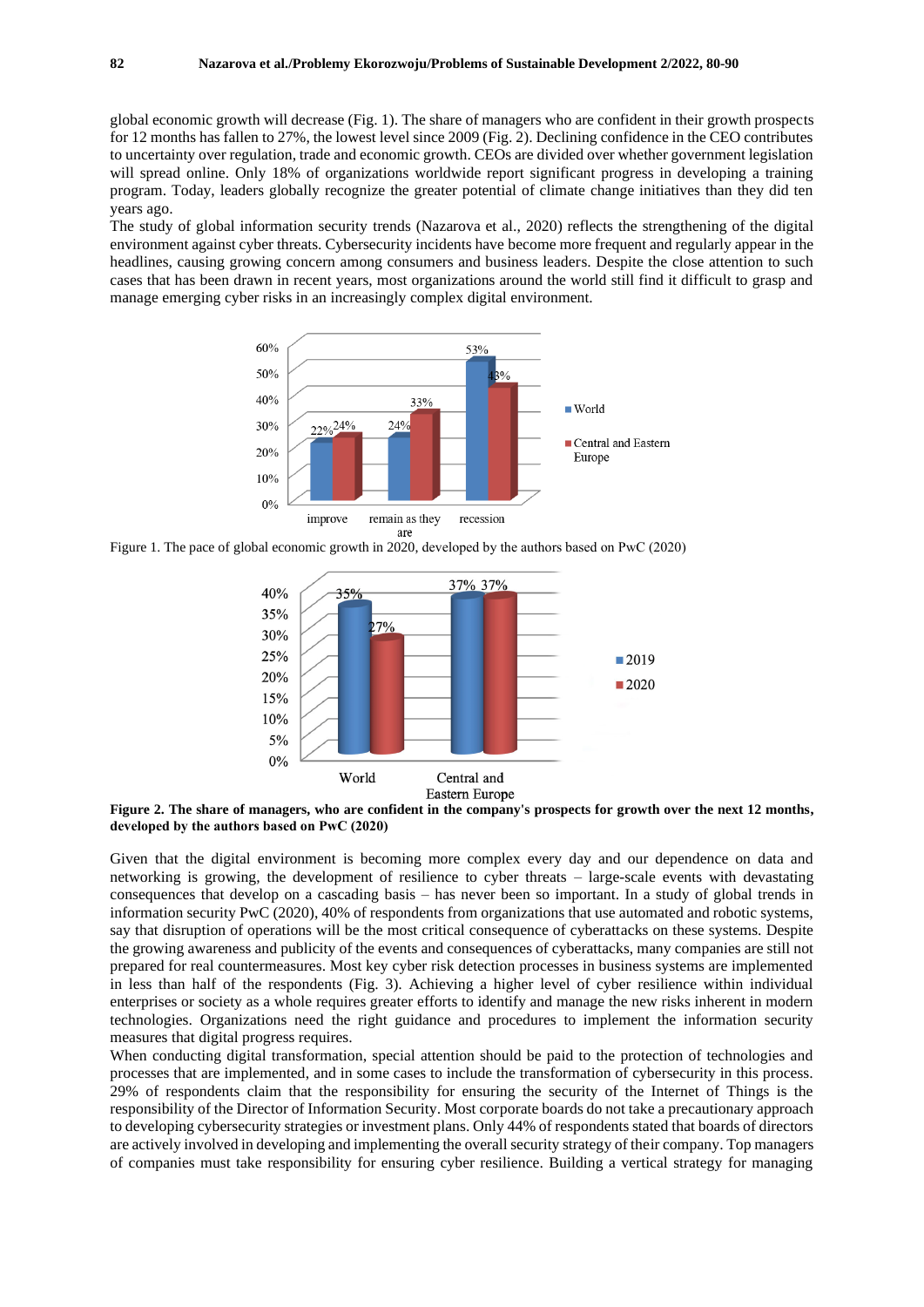cyber risks and privacy risks is essential throughout the enterprise. The concept of sustainability must be integrated into commercial activities.





The results of the EY Global Information Security Study (Kessel, 2018) show that the cost of cybersecurity has increased, but organizations need to take more and more action. Companies' spending on cybersecurity has increased – organizations have begun to allocate additional resources to protect information and make more efforts to create reliable security systems (Fig. 4).



Figure 4. Cybersecurity 2020: how difficult is it?, developed by the authors based on Kessel (2018)

More than three-quarters of organizations surveyed (87%) do not have a sufficient budget to provide the required level of cybersecurity. Security measures are not implemented systematically and only a small number of organizations give priority to advanced technologies. For most companies, cybersecurity remains a matter of paramount importance. The survey showed that a significant number of respondents (77%) have a basic set of tools to ensure cybersecurity. Sometimes companies do not know exactly where the most critical information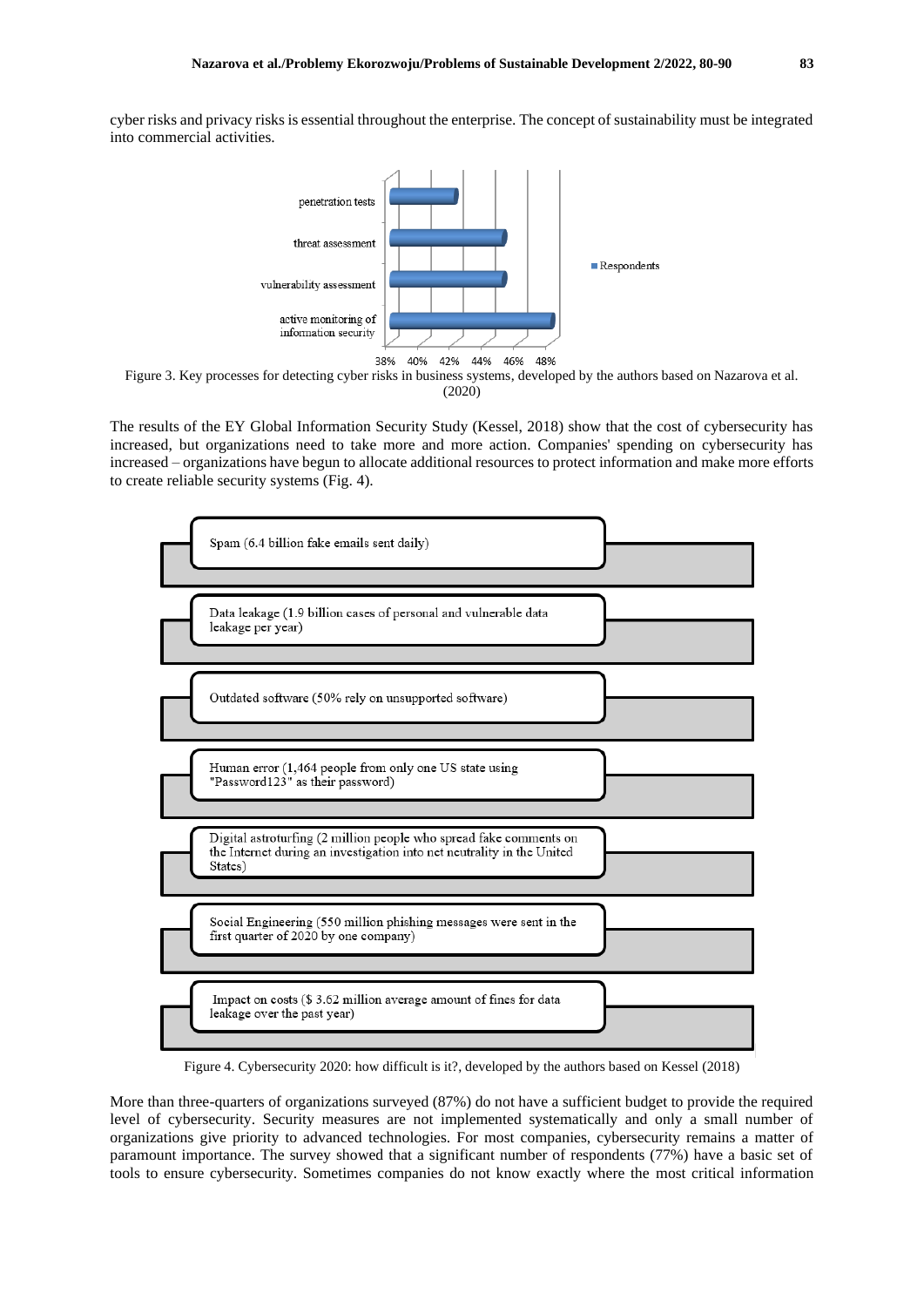assets are stored and have no guarantees about their security. 77% of organizations plan not only to install basic cybersecurity tools, but also to configure them according to business opportunities and conditions. Organizations are convinced that cyber risk management and the development of cybersecurity are essential for success in the digital age.

The use of digital audit by companies improves the quality of work and creates additional value for business. The use of technology in the audit of public and private companies increases transparency, improves the risk assessment system, automates routine processes and generally improves the quality of the audit. Digital technology audit uses digital channels from the beginning to the end of all processes. It is based on three solutions: automation, analytics and digital customer experience. The basis of digital audit success is a technology platform that should effectively connect all members of the audit team with each other, with representatives of the client company, as well as increase the efficiency of project management at all stages (Sidhu, 2019).

Creating a favorable business environment, ensuring competition, encouraging entrepreneurship and innovation are drivers of economic growth and increasing its growth rate, improving the investment attractiveness of the country. The competitiveness and innovative potential of the state largely depend on the readiness of business entities and their staff to use new methods and technologies of business management, in particular, digital technologies.

Accounting and audit in digitalization has a number of significant advantages over traditional accounting, due to the efficiency of creation, signing, transmission of information, documents and reports, online monitoring of the financial position of the enterprise, resources and indicators, remote access to information regardless of location (including from a smartphone), environmental friendliness of the process. At the same time, new conditions in the provision of accounting procedures lead to inevitable organizational changes in the accounting services of enterprises, transformation of accounting processes, technologies of operations and, in particular, their centralized management in systems, but with decentralized access to such systems and data.

The advantages of centralized accounting procedures in combination with the use of digital technologies were especially noticeable in the conditions of quarantine, in order to prevent the spread of acute respiratory disease COVID-19 caused by SARS-CoV-2 coronavirus, which caused the activity enterprises and, often, the need for separate work of many employees, including accountants, analysts, auditors.

In March 2020, the Association of Chartered Certified Accountants (ACCA) (2020) decided to investigate the impact of COVID-19 on companies. She conducted a global survey and found that due to the crisis caused by the coronavirus pandemic, such a common action for accountants and auditors as attracting new clients has become a real problem (Fig. 5).



Figure 5. Problems faced by accountants and auditors under the influence of COVID-19, developed by the authors based on ACCA (2020)

Despite the problems associated with COVID-19, the audit should be conducted in full compliance with the standards, although in the circumstances, the completion of the audit may take longer. Therefore, the use of information technology simplifies the work of the auditor and involves conducting audits using computer technology. Some researchers have conducted research on the adequacy of accounting data. For example, studies conducted by A.Tugui and A.-M. Gheorghe (2016) in the form of a survey of 300 accountants in Romania show that 73.98% of professionals confirm that they have encountered insufficient and inability to obtain accounting data when performing specific tasks, while 69.92% link issues of access with insufficient or limited access to data of old or new accounting information systems.

The trend towards the development of centralized models in combination with digital technologies is confirmed by the analysis of the top best accounting programs 2020, published on TechRadar (Williams et al., 2020). The analysis shows that although some accounting packages are downloadable software, cloud work is now more common for applications. However, according to the same analysis, individual businesses may prefer downloadable software, as it often allows better control of their own data, working on their own machines, rather than on third-party clouds. Therefore, this article is based on the tendency to use centralized software that may not be a cloud solution, controlled by the company, but provides access to it to different users from different points and digital devices. Today it is impossible to imagine the economy as a whole, and accounting, analysis and audit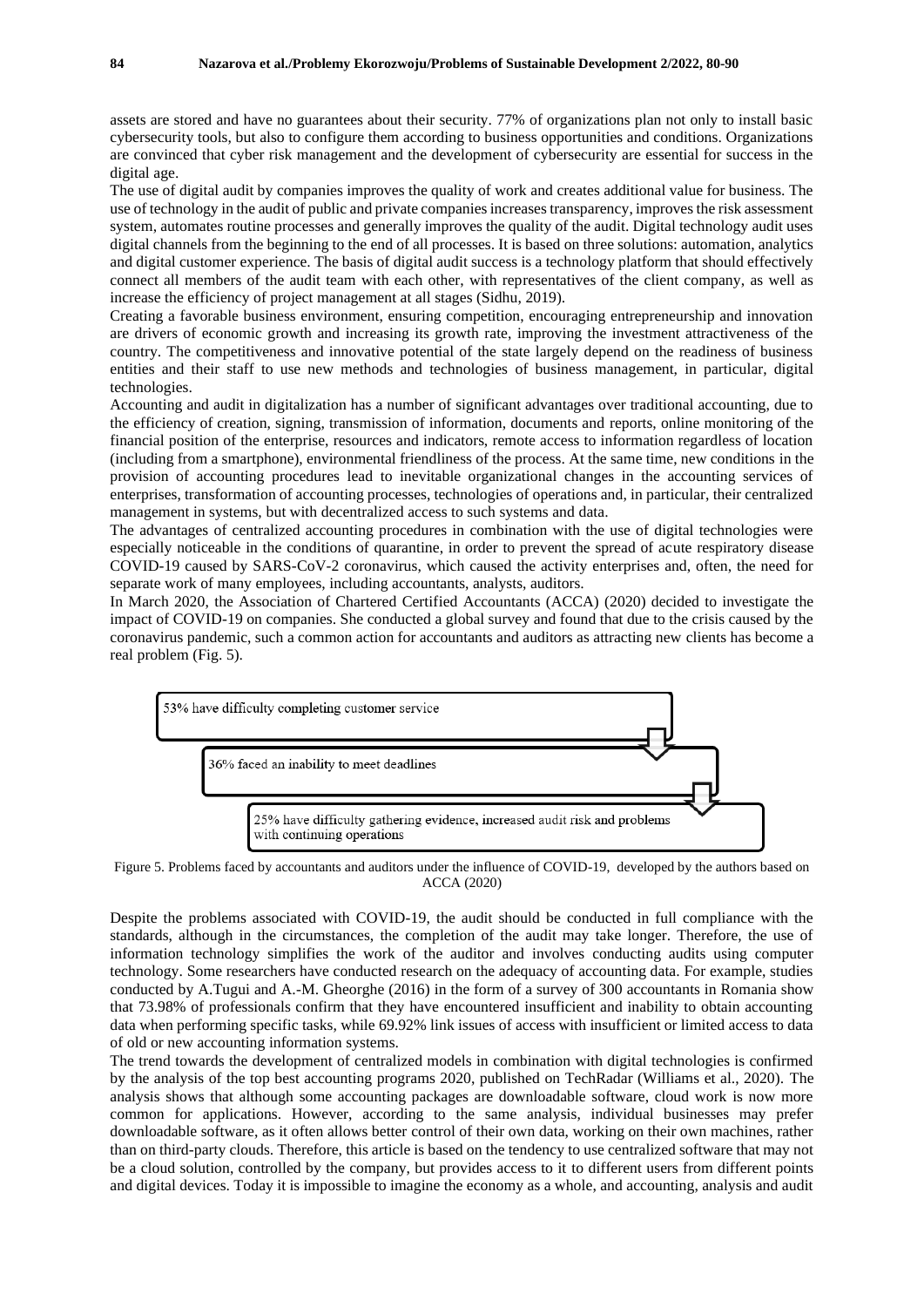of a modern enterprise without the use of digital devices. At the same time, the current state of society is characterized by increasing the rate of innovation, the use of new digital technologies (Fig. 6).

| cloud technologies                   |  |
|--------------------------------------|--|
| artificial intelligence              |  |
| electronic document management       |  |
| spread of cryptocurrency circulation |  |
| blockchain                           |  |
| the so-called "internet of things"   |  |
| others                               |  |

Figure 6. New digital technologies, developed by the authors

Accordingly, there is a growing interest in these issues and their impact on various sciences and enterprises. The field of accounting, analysis and audit is no exception. In general, the article by K. Bagatska and A. Heydor (2019), which is based on research by foreign and domestic researchers, summarizes that *three terms reflect the logical sequence of digital technology implementation in business models and business processes of companies* (Fig. 7).

> Digitalization: transfer of data from paper to electronic, automation of calculations

Digitalization: translation of processes, operations, subsystems and management functions into digital format. use of smart-products, services and solutions

Digital transformation: full integration of the company into the digital economy and industry 4.0

Figure 7. The sequence of stages of digital transformation of business, developed by the authors based on K. Bagatska and A. Heydor (2019)

However, analyzing the terminology and stages, it is advisable to propose the following changes to the scheme of K. Bagatska and A. Heydor (2019):

- the first block of the digital *digitization* block;
- in the first block of *automation of calculations* fully replace the *automation of individual actions*;
- in another block of *digitization*, include *automation of processes*, so that you can directly get in touch with it already in the whole process (and not only part of one process).

Vibration of centralized and decentralized models of accounting and accounting of quieter and lower types of procedures as a whole to lay down the windows for the skin and skin (Britchenko & Saienko, 2017). In science literature, in the main, there were three models of accounting organization – centralized, decentralized and combined. Schematically, the order of front-line interaction (structural units) and the introduction of documents and transactions in software for restoration operations for the purposes of analysis, analysis and audit are shown in Fig. 8.

#### **The centralization of accounting procedures**

For a long time, the model of centralized accounting has not been dominant both in terms of the presence of its supporters in scientists and in practice. And this was entirely due to the fact that it is much more convenient to keep records where such transactions *occur*, ie, depending on the physical location of the objects of accounting and management decisions. This is largely due to the fact that the primary documents for paperwork were paper documents, and accounting software was downloaded to local computers and servers. But often, where primary documents are not required, decentralized procedures have been replaced by centralized ones.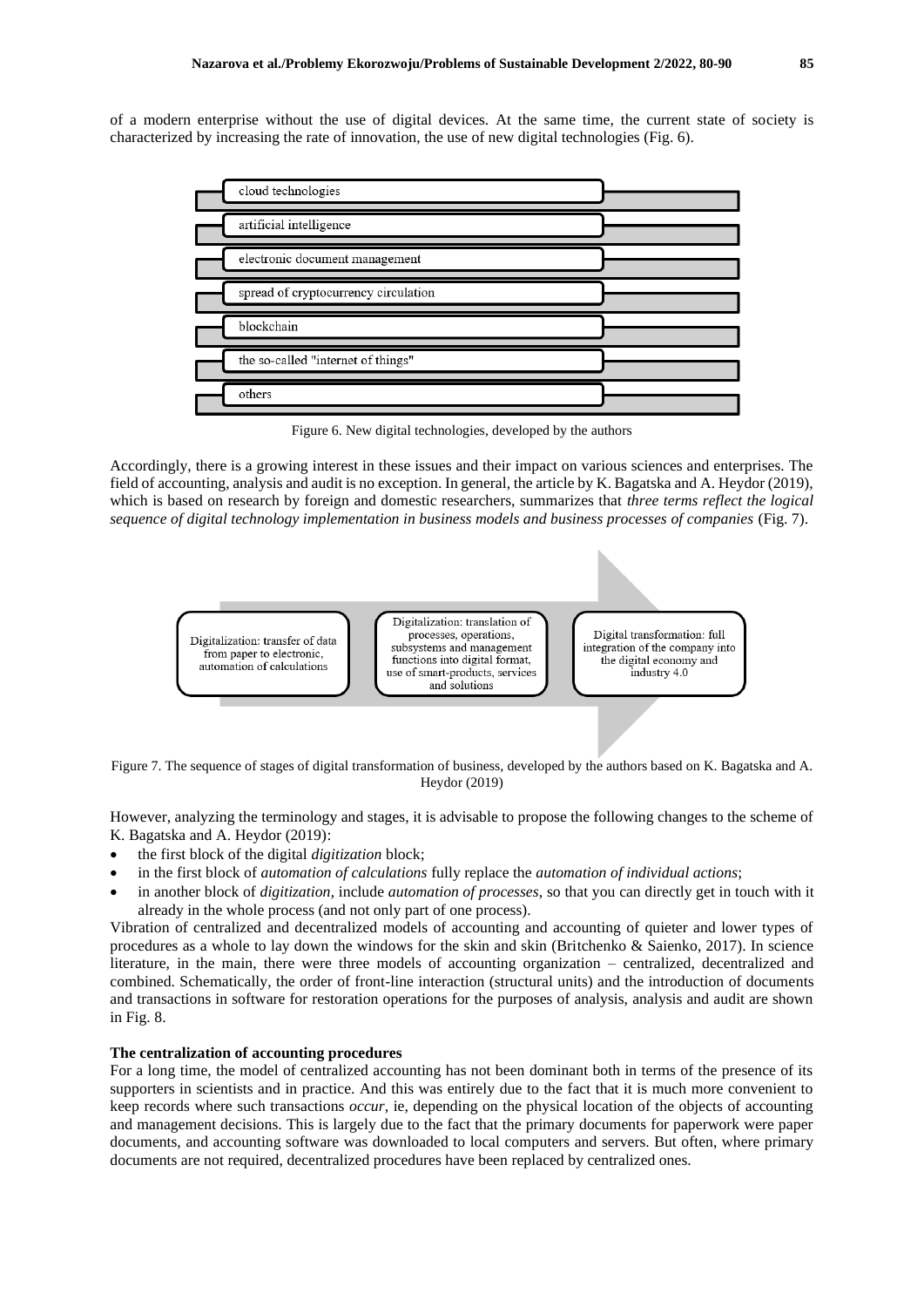Models for reflecting transactions in accounting and reporting are not stable, so depending on the needs and development of the enterprise may change. The vast majority of accounting services for medium and large enterprises in connection with the development of digital technology is moving from a decentralized and combined model of accounting to a centralized one.



Figure 8. Interactions of front lines and input of documents in the software for registration of operations for the purposes of the account, the analysis and audit, developed by the authors

With a centralized accounting model, the company can make greater use of modern technologies for online accounting of all types of accounting, preparation and submission of reports. Unified software, unified databases in combination with modern capabilities allow to analyze operational accounting and reporting data, solve problems in a timely manner and make relevant decisions. This conclusion is confirmed in the monograph of the well-known expert on digital transformation Dr M. Baker (2014): *Experts on digital transformation often tell directors about the importance of centralized data and gaining control over it. CEOs sadly shake their heads, knowing the years of investment that have been invested in various, incompatible systems, developed without the thought of data unification, and say that it is 'impossible'*.

In the analysis of centralized and decentralized models, and in the subsequent revision of accounting functions, which is associated with digital transformation in the modern enterprise, the functions should be grouped by blocks (Fig. 9).



Figure 9. Accounting functions in the analysis of centralized and decentralized models in the digital world, developed by the authors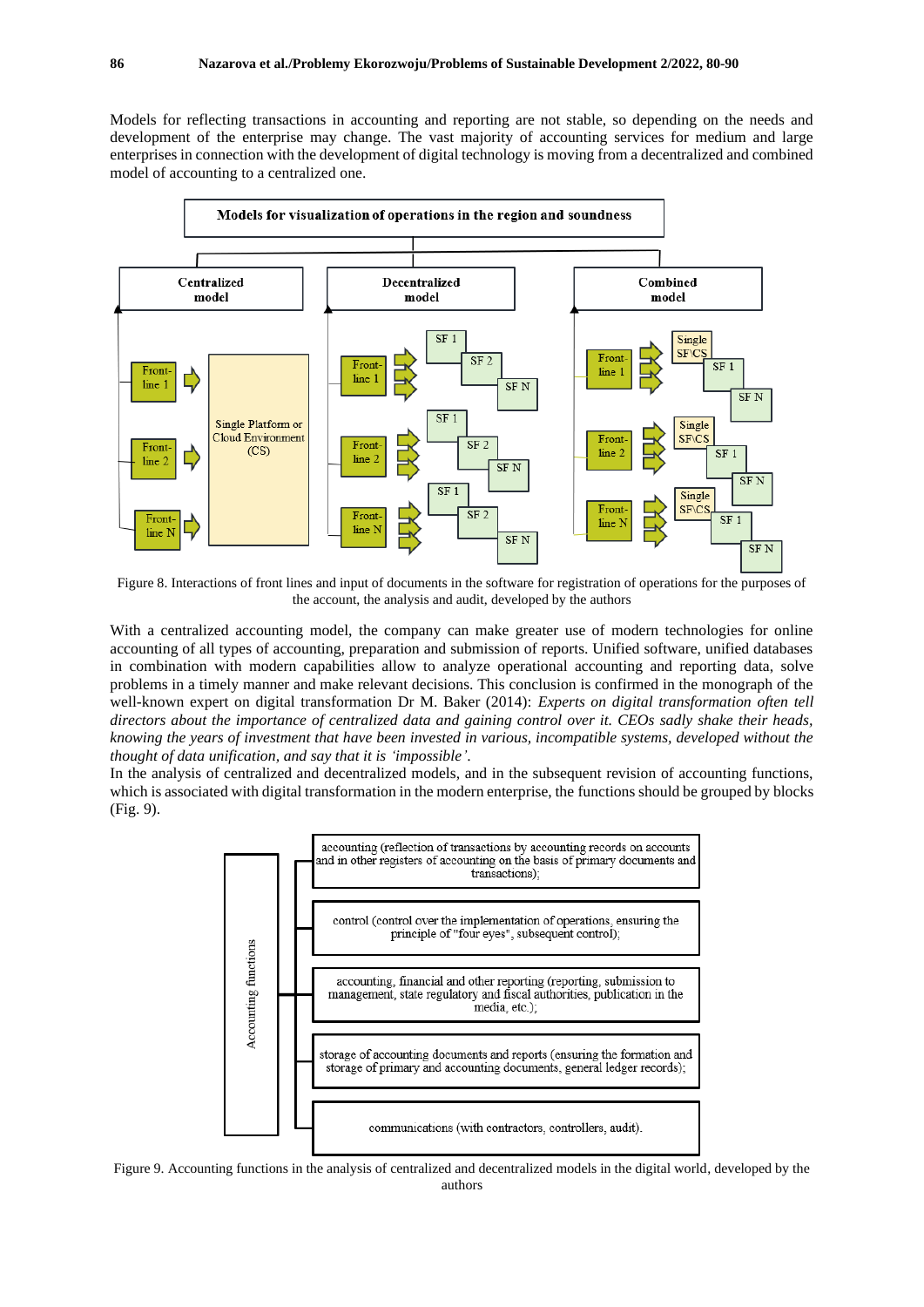The decentralized approach has a number of significant disadvantages compared to the centralized one. These are mainly the lack of operational and limited available data on the enterprise as a whole, complications to ensure a unified accounting policy, taking into account adjustments in the activities of individual factors for certain operations and actions, the difficulty of maintaining and updating all software in different locations and insufficient interchangeability accounting staff.

That is why the use of a centralized accounting model will minimize most of the above shortcomings and ensure the relevance and integrity of data on the financial condition and performance of the enterprise as a whole and its individual structural units, simplify access to maintaining and obtaining such information, ensure uniform accounting rules and unified forms, simplify software administration, strengthen the specialization of accounting staff.

Currently, the organization of accounting of the vast majority of modern enterprises is based on a combined model, ie there are both centralized accounting procedures, such as financial reporting, and decentralized, such as settlements with suppliers and customers, settlements with staff. At the same time, with the transition of n enterprises to electronic document management, the need to provide remote access to programs and obtain operational data, the situation changes. If previously the primary document was available at the point of its creation, and the transfer to the centralized accounting service required additional time and resources, then due to the introduction of electronic document management at the enterprise (with a qualified electronic signature) created the original document, not a digitized copy, can be immediately available anywhere in the world and on various electronic devices.

This approach is not only convenient, but also leads to significant cost savings.

In addition to making purely administrative decisions to change the accounting model, the centralization of accounting procedures often occurs spontaneously as a result of external or internal changes in the business processes of enterprises – online sales, centralized supply of equipment and inventories. In all such cases, the management of the accounting processes themselves is not simplified, but complicated, and the advantages of centralized models are not always used (Trachenko et al., 2021). To improve the situation, it is advisable to increase the manageability and transparency of accounting procedures, which is achieved by reviewing all accounting functions and technologies used in accounting, developing a strategy for change to further build a centralized model. The main imperatives of this process are shown in Table 1.

| # | The imperative of<br>centralization                                                             | Content of the imperative (task)                                                                                                                                                                                                                                                                                                                                                        |
|---|-------------------------------------------------------------------------------------------------|-----------------------------------------------------------------------------------------------------------------------------------------------------------------------------------------------------------------------------------------------------------------------------------------------------------------------------------------------------------------------------------------|
| 1 | Compliance with<br>strategic goals and<br>external / internal<br>challenge of the<br>enterprise | identification of necessary changes in the processes of interaction and accounting in<br>$\bullet$<br>connection with the presence of other related centralized and decentralized business<br>functions and processes;<br>identification of new opportunities based on digitalization;<br>٠<br>clear, reliable and comparable reflection of transactions in the reporting;<br>$\bullet$ |
| 2 | Analysis and complete<br>review of functions in<br>the field of accounting                      | determination of the full list of functions performed in the field of accounting and<br>$\bullet$<br>their distribution between divisions of the enterprise;<br>updating the model of redistribution of functions<br>$\bullet$                                                                                                                                                          |
| 3 | Reengineering of<br>internal accounting<br>processes                                            | full review of accounting procedures taking into account the best practices of their<br>$\bullet$<br>implementation and application of digital technologies;<br>process automation;<br>$\bullet$<br>development of forms of unified accounting documents;<br>٠<br>review of the organizational structure of the accounting service<br>٠                                                 |
| 4 | Location of the<br>accounting service                                                           | remote location of accounting departments from the objects of accounting;<br>٠<br>the ability to view the location of structural units of the accounting service, including<br>٠<br>remote access to the centralized accounting and document management system                                                                                                                          |
| 5 | Restriction                                                                                     | the introduction of new technologies requires additional time to improve the skills<br>$\bullet$<br>of accounting staff;<br>certain activities of the enterprise may not be integrated into existing software<br>٠<br>packages                                                                                                                                                          |

Table 1. Imperatives of centralization of accounting functions, developed by the authors

In the table all the elements are interconnected, but an additional, synergistic effect can be achieved by expanding the use of digital technologies. To achieve a synergistic effect for each of our selected areas can be developed a separate roadmap for centralization in terms of digitalization (Koval et al., 2021). The directions of such improvement are shown in Table 2. Under the conditions of centralization of accounting procedures, all primary documents are sent to a single center, processed, accounting documents are formed on their basis and reports are prepared. In electronic document management, primary documents are not received, but in fact already arise and are stored in a single electronic center. For modern enterprises, these are large arrays of documents and data.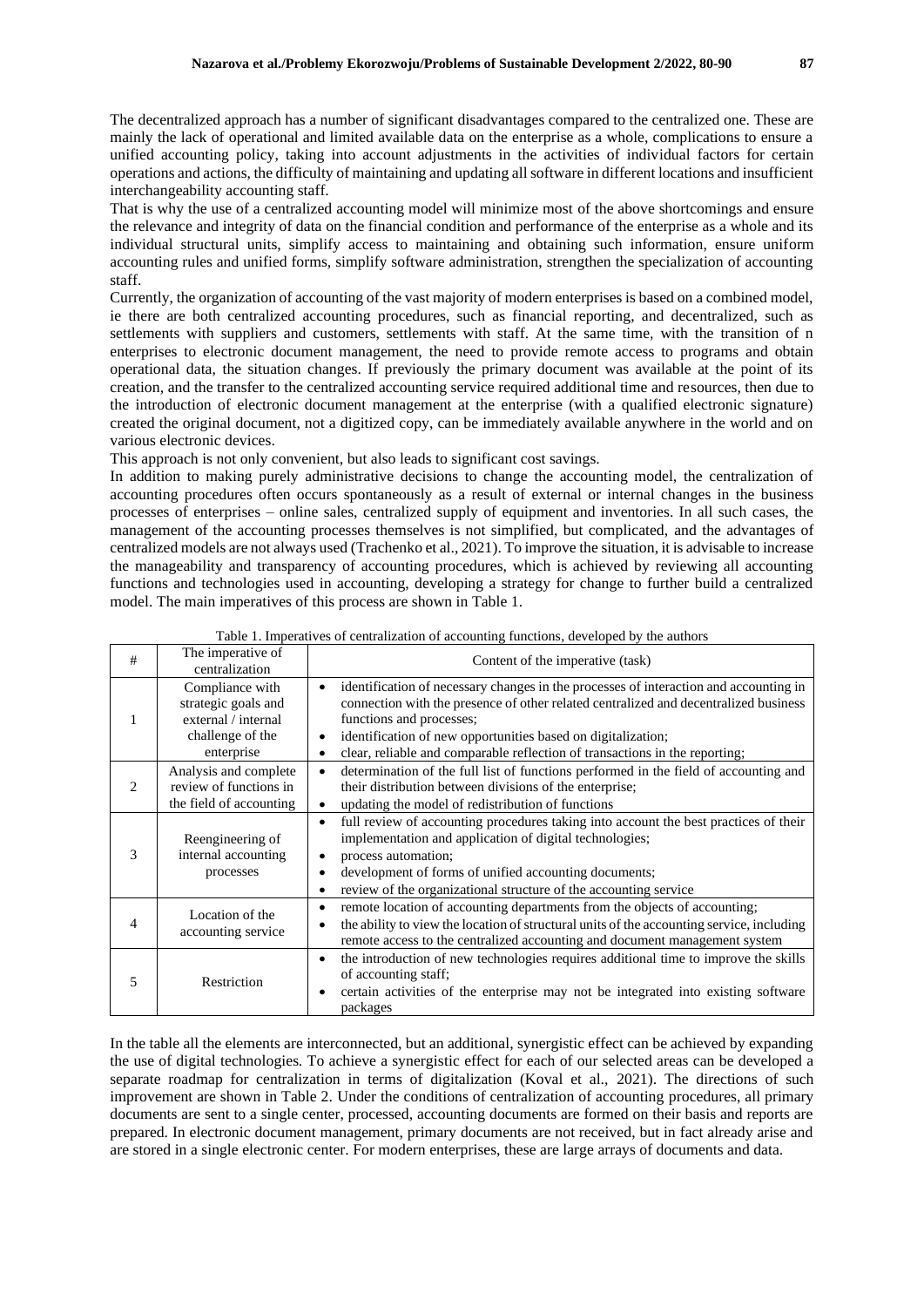| Name of the group of<br>accounting functions   | <b>Vectors</b>                                                                                                                                                                                                                                                                                                                                                                                                                         |
|------------------------------------------------|----------------------------------------------------------------------------------------------------------------------------------------------------------------------------------------------------------------------------------------------------------------------------------------------------------------------------------------------------------------------------------------------------------------------------------------|
| Accounting                                     | • software update for accounting – centralized software or ERP, access through web resources<br>and mobile applications, integration with other software packages;<br>• use of electronic primary and accounting documents;<br>• ensuring the signing of documents with a qualified electronic signature (QES);<br>• refusal to print documents;<br>• establishment of external and internal electronic document management procedures |
| Accounting control                             | • simplification of procedures for access to accounting information;<br>• automation of control procedures;<br>• formation of operational control reports                                                                                                                                                                                                                                                                              |
| Accounting, financial<br>and other reporting   | • automation of centralized reporting procedures;<br>• automation of procedures for signing and submitting reports                                                                                                                                                                                                                                                                                                                     |
| Storage of accounting<br>documents and reports | • use of centralized software, cloud technologies;<br>• simplification of procedures for the formation of document archives;<br>• simplification of procedures for access to documents, information and their processing                                                                                                                                                                                                               |
| Communications                                 | • simplification of procedures for access to accounting information by setting up individual types<br>of reports for different user roles on the basis of a centralized accounting system                                                                                                                                                                                                                                              |

It is for managing large data sets that accounting software providers offer cloud solutions where data sets are stored and managed in one central location, allowing even the most experienced professionals to deliver better results faster, better and more efficiently.

In the centralized accounting model, the same employee of the accounting service processes larger volumes of operations, but homogeneous, compared to the decentralized accounting model, when the employee processes a larger range of operations, but in a smaller total number. Thus, the centralized model increases the specialization of workers, ie there is a division of labor with a focus on one or a limited type of operations, which, as has been repeatedly proven by scientists in other areas, leads to increased productivity. In addition, the narrow specialization allows the employee to constantly improve their professional level, achieve excellence, gain knowledge about new digital technologies that can be applied in this area. This is extremely important to correct the current situation with the lag in the level of development of the competencies of accountants, the existence of which, as already mentioned, was confirmed by the study of A. Zhyvets (2018).

An increase in labor productivity means an increase in the number of products produced per unit of time, or savings in working time spent per unit of output. To determine this indicator in the field of accounting for the number of products can be used the number of accounting records, the number of generated reports. As an example, we can consider the results of the transition during 2016-2017, from the decentralized business accounting model of the National Bank of Ukraine to the centralized model based on existing, not new, software products, but in combination with the transition to partial electronic document management. Until 2016, business accounting and reporting to the NBU were carried out both in the central office and in the regions, and since 2017 they have been transferred from the regions to the central office. This allowed the institution to significantly reduce the total number of accounting staff to perform the same volume of operations and increase the productivity of accountants. As a result of the centralization of business accounting functions, the average number of postings per employee has doubled. This effect is achieved by combining changes in the accounting model, partial use of electronic document management, increasing the level of specialization of employees in performing operations.

Digitalization has the greatest impact on such components of the business model as cost proposal, internal infrastructure management and customer relationships (Mikelsone et al., 2021). Mostly changes in the form of new proposals (products, services, solution packages in the form of cloud computing, forecasting services) are the driving factors in the modification of the business model.

In recent years, society is paying more and more attention to audit, because confidence in the information received is a necessary factor in the trust of partners. In this regard, the market of audit services is transformed in the areas and interests of customers who work in different sectors of business and differ from each other in form of ownership, management systems and financial condition. As more and more data is generated due to the digitalization of companies, there is a need to develop the functions of auditors. For example, the audit practice includes procedures in forensics, tax audit, due diligence, management accounting, personnel audit and other related services. These audit and other services require an emphasis on understanding the specific risks of the business and developing an audit approach that can respond effectively to those risks. Computer technology is also becoming increasingly involved in the new role of the auditor as it shifts from testing tasks to more analytical approaches to working with data.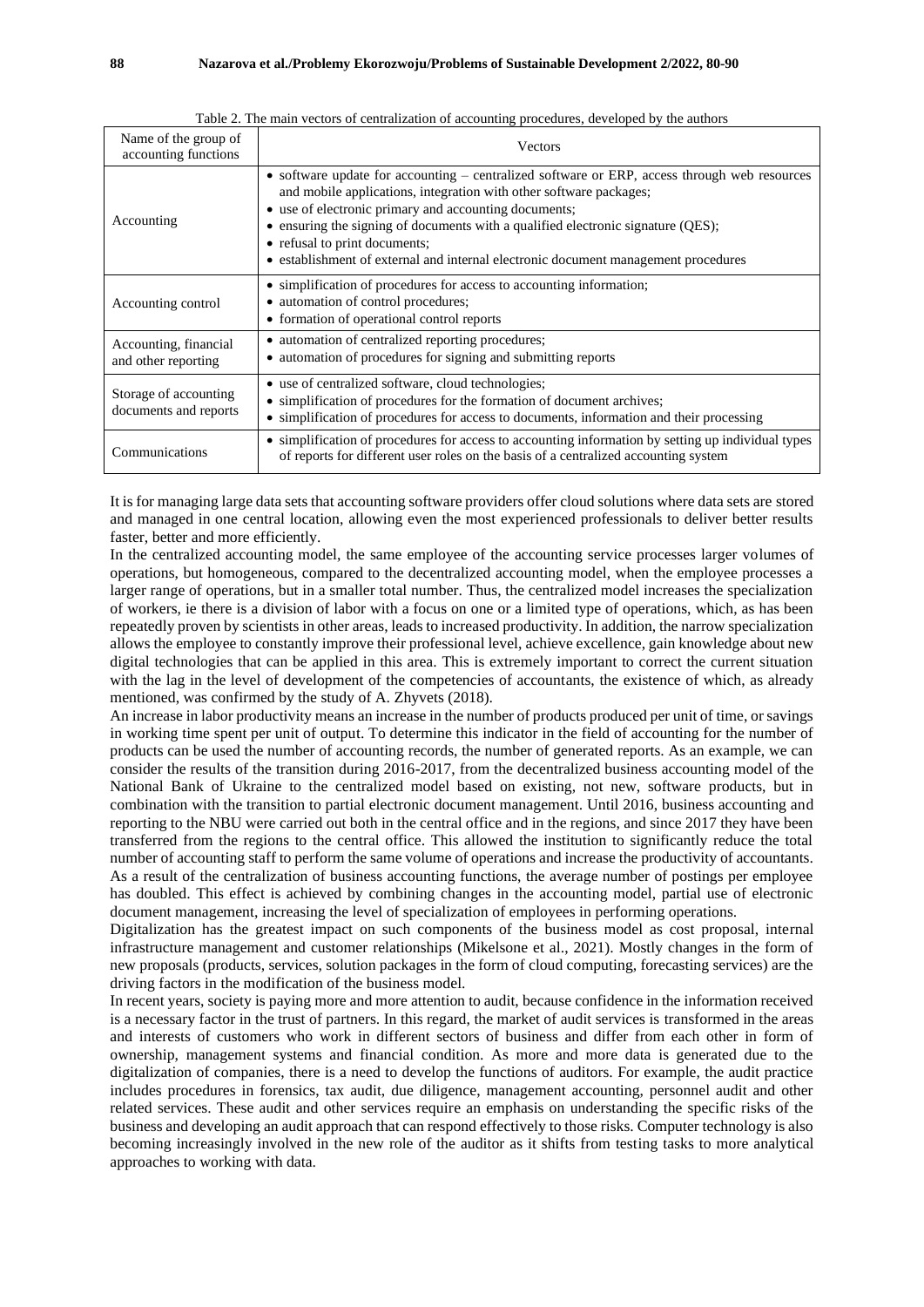The growing amount of information needs to be used effectively to conduct high-quality audits and to enable auditors to pay more attention to identifying risks and understanding the business. The large amount and untapped potential of data generated by new technologies necessitates constant digitalization of the audit. The functions of a professional auditor change in response to the digital transformation of companies. Using automation to increase data can help conduct high-quality audits and allow auditors to focus more on identifying risks and understanding the business. This development of the audit leads to greater interconnectedness and transparency and, as a result, greater stakeholder trust.

Audit automation issues cover the whole range of applied problems related to the use of information technology in the control, audit and analysis of financial statements of enterprises, evaluation of efficiency and reliability of information technology, as well as the organization of audit firms in modern conditions. Given the current high level of use of computer systems in business, the auditor should be competent, including in the field of typical computer information technology. Yes, he has the opportunity to use the services of a specialist in computer information technology, but it should be noted that this increases the risk of non-detection and additional risk and increases the cost of the audit.

Data protection in computer networks is becoming one of the most pressing problems in modern information and computer systems. Modern information technologies create conditions for the growth of unauthorized access to information and allow to perform complex procedures for its processing. To ensure the protective functions of the audit, data protection avoids the abuse of persons who have access to databases, which are especially common in doing business over the Internet. Practice shows that in the conditions of automated information processing systems, thefts of valuables are carried out with the participation of employees engaged in the processing of economic information. Blockchain technologies provide the highest level of protection from external influences. Data contained in the system cannot be deleted or replaced. Such a database is characterized by anonymity, an agreed mechanism, does not belong to a specific entity, is not controlled and regulated by third parties. Blockchain technologies are ideal for accounting and audit, as they track all operations and changes in the system, do not allow manipulation and distortion.

Thus, the advantages and disadvantages of centralized and decentralized accounting models, the development of electronic document management and the appearance on the market of software solutions using cloud technologies and remote access to work in accounting programs from different locations and devices suggest that the trend towards centralized accounting will only intensify with the development of digital technologies. However, it should be noted that the centralization of accounting does not mean the centralization of management decisions or non-use of blockchain technology. For example, the decentralization of power can be fully developed and operate with a centralized model of accounting procedures for one company, as well as accounting by one accounting service for several companies. With the transition to centralized accounting procedures, with the expansion of the use of modern digital technologies, the efficiency of economic activity of enterprises increases, including through accounting, analysis and audit.

#### **References**

- 1. ACCA, 2020, *Covid-19 Having Significant Impact on the World's Auditors*, https://www.accaglobal.com/ gb/en/news/2020/april/ACCA-Covid-19-Research-Audit.html (02.02.2022).
- 2. ALEKSYSHYN V., MYKHALCHUK H., 2019, Method of Ranking Objects to Search by Keywords in a Decentralized Network, *Current Problems of Automation and Information Technology,* 23: 78-89.
- 3. BAHATSKA K., HEIDOR A., 2019, Business PROCEsses in the CONTExt of DIgitalization of the Economy, *KTUTE Bulletin,* 5: 23-32.
- 4. BAKER, M., 2014, *Digital Transformation*. South Carolina, CreateSpace Independent Publishing Platform.
- 5. BOIKO, V., 2019, Advantages and Disadvantages of Using Decentralized Payment Systems as an Innovative Method of Cross-Border Settlements, *Investments: Practice and Experience,* 8: 75-82.
- 6. BRITCHENKO I., SAIENKO V., 2017, The Perception Movement Economy of Ukraine to Business, *Ikonomicheski Izsledvania*, 26(4): 163-181.
- 7. BUTYNETS F., IVAHNENKOV T., DAVYDIUK T., SHAKHRAICHUK T., 2002, *Accounting Information Systems.*  Zhytomyr, Ruta.
- 8. FEDORENKO A., 2019, Actual Aspects of Ukraine's Transition to a Decentralized System of Enforcement Proceedings, *Modern Issues of Economics and Law,* 1: 296-305.
- 9. GULIYEVA A., BRITCHENKO I., RZAYEVA U., 2018, Global Security and Economic Asymmetry: A Comparison of Developed and Developing Countries, *Journal of Security and Sustainability Issues,* 7(4): 707-717.
- 10. HORBACHUK V., LYASHKO A., 2019, The Issue of Decentralized Consensus of Blockchains, *Market Infrastructure,*  34: 325-332.
- 11. HOROSHKOVA L., VOLKOV V., KARBIVNYCHYI I., 2018, Financial Levers as Mechanisms for Managing Decentralized Resources, *Theoretical and Practical Aspects of Economics and Intellectual Property,* 17: 106-116.
- 12. IVANCHENKOVA L., SKLIAR L., PAVELKO O., CHEBAN Y., KUZMENKO H., ZINKEVYCH A., 2019, Improving Accounting and Analysis of Innovative Costs, *International Journal of Innovative Technology and Exploring Engineering*, 9(1): 4003-4009.